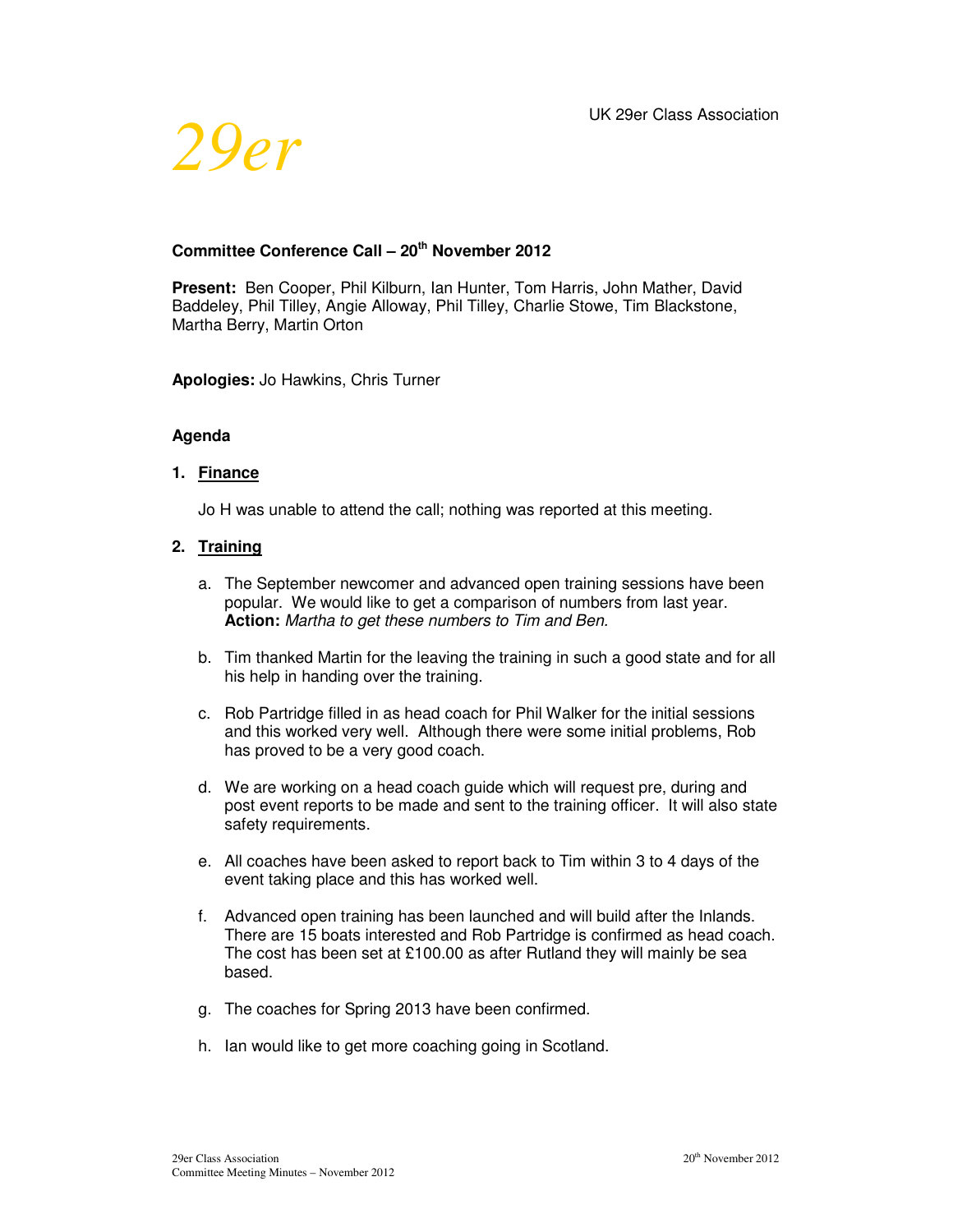### **3. Events**

- a. The events for 2013 are just about all confirmed as: Rutland, Scotland, Weymouth, Queen Mary, Pwllehi, Torquay, Dabchicks and Datchett. The winter champs are at Draycote on 16 &17 February.
- b. Discussion took place about the RYA may alter the age limits for the youth nationals to accept entries for sailors up to the age of 21. This would bring it in line with Lasers who are already doing it. The 420's have just started too.
- c. We need to look at getting the results up on the website quicker. **Action:** Ben to discuss with Adrian Peach who may be able to help.
- d. Discussion about mast floats took place and it was agreed that we want to encourage sailors (especially the newer less experienced ones) to use them if they want to; however we feel it may give them an unfair advantage should they be going for a squad place and therefore it was decided to write something that would incorporate this. **Action:** Ben to draft.

### 4. **Nationals – 2013 Hayling**

- a. Lessons learned from Restronguet. It was agreed that it was frustrating dealing with the safety side of things
- b. It was agreed that the buddy system was good but it didn't work as well as we thought, and therefore we would like to come up with a way to make it work.
- c. Social programme ideas were discussed. We agreed that planning fun inclusive socials for most nights worked well at Restronguet and we would like to repeat this for Hayling.
- d. The commodore's reception and prize giving dinner have been booked??
- e. Ben spoke about doing something completely different such as an evening away from the club.

### 5. **Sailor/Junior Class Liason**

a. The sailor reps will be meeting at the Inlands for general discussion with Ben and Angie.

### 6. **Membership**

The membership year runs from Jan – Dec.

However, historically we offer a 1st October start for first time joiners to the class, effectively giving them 15 months for the price of 12, for their first year of membership. It is however causing some ill feeling with parents of sailors who are joining the class for the first time in August and September to participate in the open training in September. They feel that they are paying full membership which needs to be renewed in Jan 2013, whereas those who join a few weeks and sometimes days later than them don't have to renew again until Jan 2014.